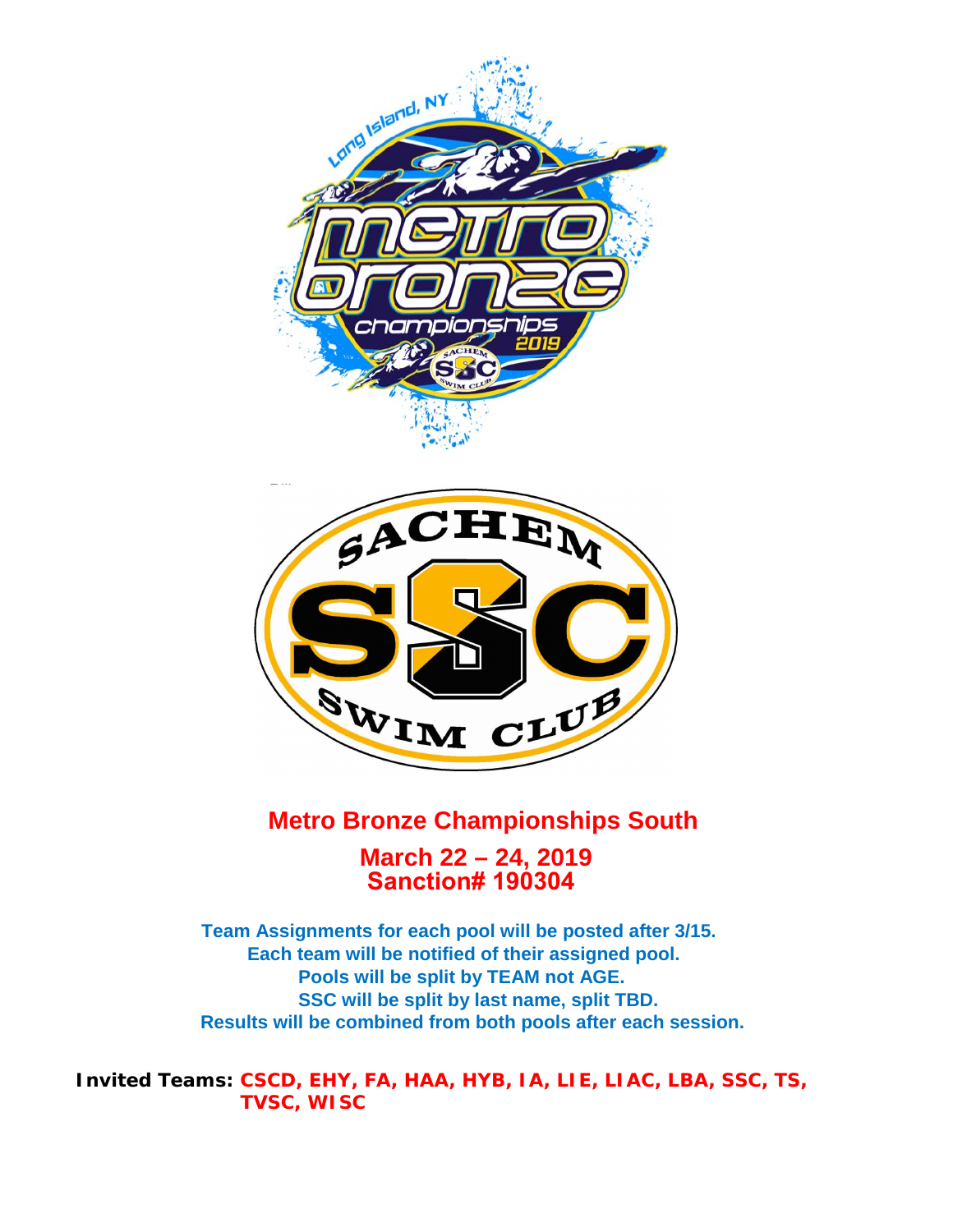# 2019 Metro Bronze Championship South

**March 22 – 24, 2019**

| <b>SANCTION:</b>                      | Held under the sanction of USA Swimming/Metropolitan Swimming, Inc., #190304                                                                                                                                                                                                                                                                                                                                                                                                                                                                                                                                                                                                                                            |
|---------------------------------------|-------------------------------------------------------------------------------------------------------------------------------------------------------------------------------------------------------------------------------------------------------------------------------------------------------------------------------------------------------------------------------------------------------------------------------------------------------------------------------------------------------------------------------------------------------------------------------------------------------------------------------------------------------------------------------------------------------------------------|
| <b>LOCATION:</b>                      | Sachem East - 177 Granny Rd., Farmingville, NY 11738<br>Sachem North - 212 Smith St., Lake Ronkonkoma, NY 11779                                                                                                                                                                                                                                                                                                                                                                                                                                                                                                                                                                                                         |
| <b>FACILITY:</b>                      | Daktronics/Colorado Electronic Timing System & 6-Lane electronic scoreboard.<br>25 yards 6 lane pools<br>The pools have not been certified in accordance with Article 104.2.2C (4)                                                                                                                                                                                                                                                                                                                                                                                                                                                                                                                                      |
| <b>SESSIONS:</b>                      | Session 1-5:00PM Warm-up 6:05PM Start - March 22 All Age Groups Sachem North & East<br>Session 2-8:00AM Warm-up 9:05AM Start - March 23 11-12 & 13-14 Sachem North & East<br>Session 3- 2:00PM Warm-up 3:05PM Start - March 23 9-10 & 15-18 Sachem North & East<br>Session 4-8:00AM Warm-up 9:05AM Start - March 24 11-12 & 13-14 Sachem North & East<br>Session 5- 2:00PM Warm-up 3:05PM Start - March 24 9-10 & 15-18 Sachem North & East<br>*Based on timeline pools may be combined. Teams will be notified after the entry deadline on<br>pool assignments for both Friday Night and the remainder of the weekend.                                                                                                 |
| <b>FORMAT:</b>                        | All events are timed finals. Slow to fast standard.<br>This meet with be deck seeded with coaches checking in/scratching all swimmers.                                                                                                                                                                                                                                                                                                                                                                                                                                                                                                                                                                                  |
| <b>ELIGIBILITY:</b>                   | Open to all Invited USA Swimming/Metropolitan Swimming Inc. registered swimmers.<br>All swimmers participating in this meet must be registered by the first day of the meet.<br>No "Deck Registrations" will be accepted<br>Age on March 22, 2019 will determine age for the entire meet.                                                                                                                                                                                                                                                                                                                                                                                                                               |
| <b>DISABILITY</b><br><b>SWIMMERS:</b> | Swimmers with disabilities are encouraged to attend. Contact the meet director if you need special<br>consideration.<br>The athlete (or the athlete's coach) is also responsible for notifying the meet referee of any disability prior<br>to the competition.                                                                                                                                                                                                                                                                                                                                                                                                                                                          |
| <b>ENTRIES:</b>                       | All Swimmers are limited to 4 events per session. 8 & Under are not permitted to swim in this<br>meet. Entry times cannot be faster than BRONZE times as specified by Metropolitan Swimming<br>2019 time standards. Swimmers must have swum the events once prior to this meet. Entry times<br>must have been achieved between January 1, 2018 and the meet entry deadline, March 15, 2019.<br>Hy-Tek email entries will be accepted. An email confirmation will be sent back, if you do not<br>receive the email confirmation within 2 days of your original email please contact the meet<br>director to discuss the entry. Meet entries recon from SWIMS will be performed before the meet.<br>NT's are not allowed. |
|                                       | U.S. Mail Entries/Payment to: Sachem Swim Club of LI, PO Box 191 Ronkonkoma NY 11779<br>Email Entries/Confirm Entry Receipt: ssc.meetentries@gmail.com<br>If sending express mail, please sign the waiver on the front.                                                                                                                                                                                                                                                                                                                                                                                                                                                                                                 |
|                                       | Entries must be received by : March 15, 2019                                                                                                                                                                                                                                                                                                                                                                                                                                                                                                                                                                                                                                                                            |
| <b>DEADLINE:</b>                      | An email confirming receipt of entries if you provide an email contact. Please contact Meet Director if<br>you do not receive such a report within 2 days of your original email.                                                                                                                                                                                                                                                                                                                                                                                                                                                                                                                                       |
| <b>ENTRY FEE:</b>                     | An entry fee of \$5.00 per individual event plus \$1.00 dollar Metro surcharge per Swimmer<br>Make check payable to: Sachem Swim Club of Long Island<br>Payment must be received by March 22, 2019 for email entries. Payment must be included with all mail<br>entries. Failure to pay entry fees by this deadline could result in teams being barred from the meet.                                                                                                                                                                                                                                                                                                                                                   |
| <b>WARM-UP:</b>                       | General warm up with assigned lanes with Sprint lanes and General lanes will be available for<br>the remaining 10 minutes. Lane assignments will be distributed.                                                                                                                                                                                                                                                                                                                                                                                                                                                                                                                                                        |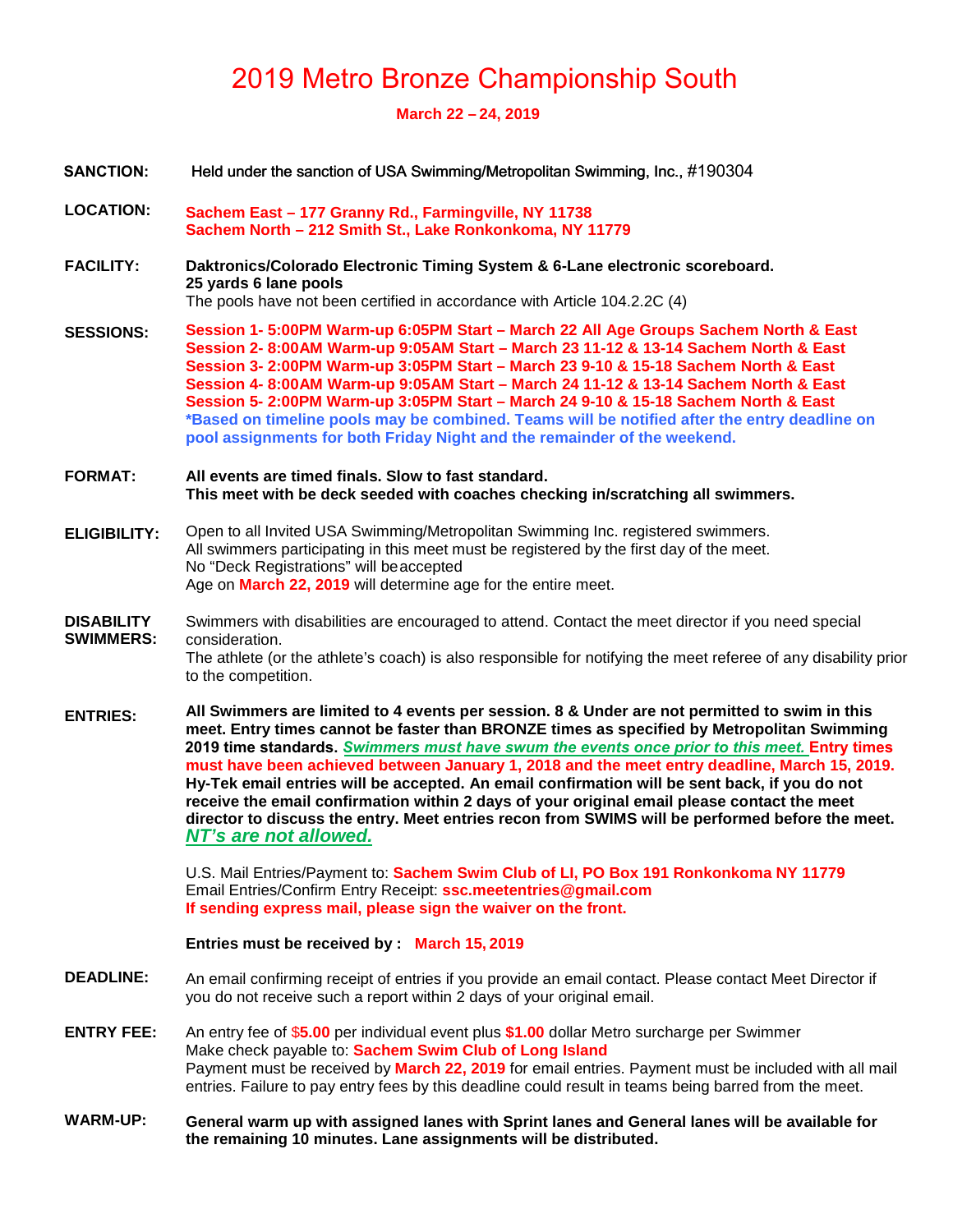| <b>SCRATCHES:</b>                 | Coaches will be given scratch sheets upon check-in for each session. All scratches are due no later<br>than 35 minutes prior to the start of the session. Coaches are asked to indicate clearly individual<br>events scratches and which swimmers will not be participating in the session. Metro Scratch rules will<br>be followed. Please consult your guidelines.<br>Coaches must make sure that their swimmers understand that once they are scratched, they will not<br>be reentered in the session. Coaches should inform their swimmers to leave plenty of time for traffic<br>etc. The coach of a swimmer that was seeded in an event, and is a No-Show (NS) in the event, must<br>positively check the swimmer for the next days' events in order for that swimmer to be eligible to |
|-----------------------------------|-----------------------------------------------------------------------------------------------------------------------------------------------------------------------------------------------------------------------------------------------------------------------------------------------------------------------------------------------------------------------------------------------------------------------------------------------------------------------------------------------------------------------------------------------------------------------------------------------------------------------------------------------------------------------------------------------------------------------------------------------------------------------------------------------|
|                                   | compete in the rest of the meet.<br>Athletes who miss a race in which they were seeded and did not properly deck scratch will be barred<br>from their next individual event of the day. If they miss their last event of the day they will be barred<br>from their first event of the next day. Failure to scratch a swimmer entered in more than five events in<br>a day will result in that swimmer having to swim the first five events for which he/she is entered. No<br>exceptions.                                                                                                                                                                                                                                                                                                     |
| <b>COACHES:</b>                   | In accordance with Metropolitan Swimming Inc. Policy, only those coaches who display current,<br>valid USA Swimming credentials will be permitted to act in a coaching capacity at this meet.<br>Coaches who do not possess these credentials will be required to leave the deck area.                                                                                                                                                                                                                                                                                                                                                                                                                                                                                                        |
| <b>AWARDS:</b>                    | Individual medals for $1^{st}$ – $6^{th}$ place, ribbons $7^{th}$ – 12 <sup>th</sup> place for swimmers below the silver<br>minimum standard. Overachiever ribbons will be awarded to swimmers who swim Silver,<br>JO and Zone qualifying times in an event for a first time at this meet. Awards may be<br>mailed if pools have to be separated. If that occurs results from both pools will be<br>combined for the appropriate age groups.                                                                                                                                                                                                                                                                                                                                                  |
| <b>OFFICIALS:</b>                 | Meet Referee: Allen Wone ssc.allenwone@gmail.com 516-330-4229<br>Officials wishing to volunteer should contact Meet Referee by March 15, 2019                                                                                                                                                                                                                                                                                                                                                                                                                                                                                                                                                                                                                                                 |
| <b>ADMIN.</b><br><b>OFFICIAL:</b> | Administrative Official: Conroy Lee - mdrnlee@amail.com                                                                                                                                                                                                                                                                                                                                                                                                                                                                                                                                                                                                                                                                                                                                       |
| <b>MEET</b><br><b>DIRECTOR:</b>   | Conroy Lee - mdrnlee@amail.com                                                                                                                                                                                                                                                                                                                                                                                                                                                                                                                                                                                                                                                                                                                                                                |
| <b>RULES:</b>                     | The current USA Swimming Rules and Regulations will apply.<br>The USA Swimming Code of Conduct is in effect for the duration of the meet.<br>The overhead start procedure may be used at the discretion of the meet Referee.                                                                                                                                                                                                                                                                                                                                                                                                                                                                                                                                                                  |
| <b>SAFETY:</b>                    | Metropolitan Safety and Warm-up procedures will be in effect. Marshals will be present throughout<br>warm-ups and competition, and have the authority to remove, with the concurrence of the meet<br>Referee, any swimmer, coach, club, or spectator for failure to follow the safety rules.<br>"Any swimmer entered in the meet must be certified by a USA Swimming member coach as<br>being proficient in performing a racing start or must start each race from within the water.<br>When unaccompanied by a member-coach, it is the responsibility of the swimmer, or the<br>swimmer's legal guardian, to ensure compliance with this requirement"                                                                                                                                        |
| WATER<br>DEPTH:                   | USA 2011 - 202.3.7 "The meet announcement shall include information about water depth measured<br>for a distance of 3 feet $3\frac{1}{2}$ inches (1.0 meter) to 16 feet 5 inches (5.0 meters) from both end walls."<br>1.0 Meter = 4 feet, 5 Meters = 14 feet                                                                                                                                                                                                                                                                                                                                                                                                                                                                                                                                 |
| <b>DISCLAIMER:</b>                | DISCLAIMER: Upon acceptance of his/her entries, the participant waives all claims against the<br>Sachem Central School District, Sachem Swim Club of LI, Metropolitan Swimming Inc., USA<br>Swimming Inc., their agents or representatives for any injury occurring as a result of the meet. "It<br>is understood that USA Swimming, Inc. and Metropolitan Swimming, Inc. shall be free from<br>liabilities or claims for damages arising by reason of injuries to anyone during the conduct of the<br>event."                                                                                                                                                                                                                                                                                |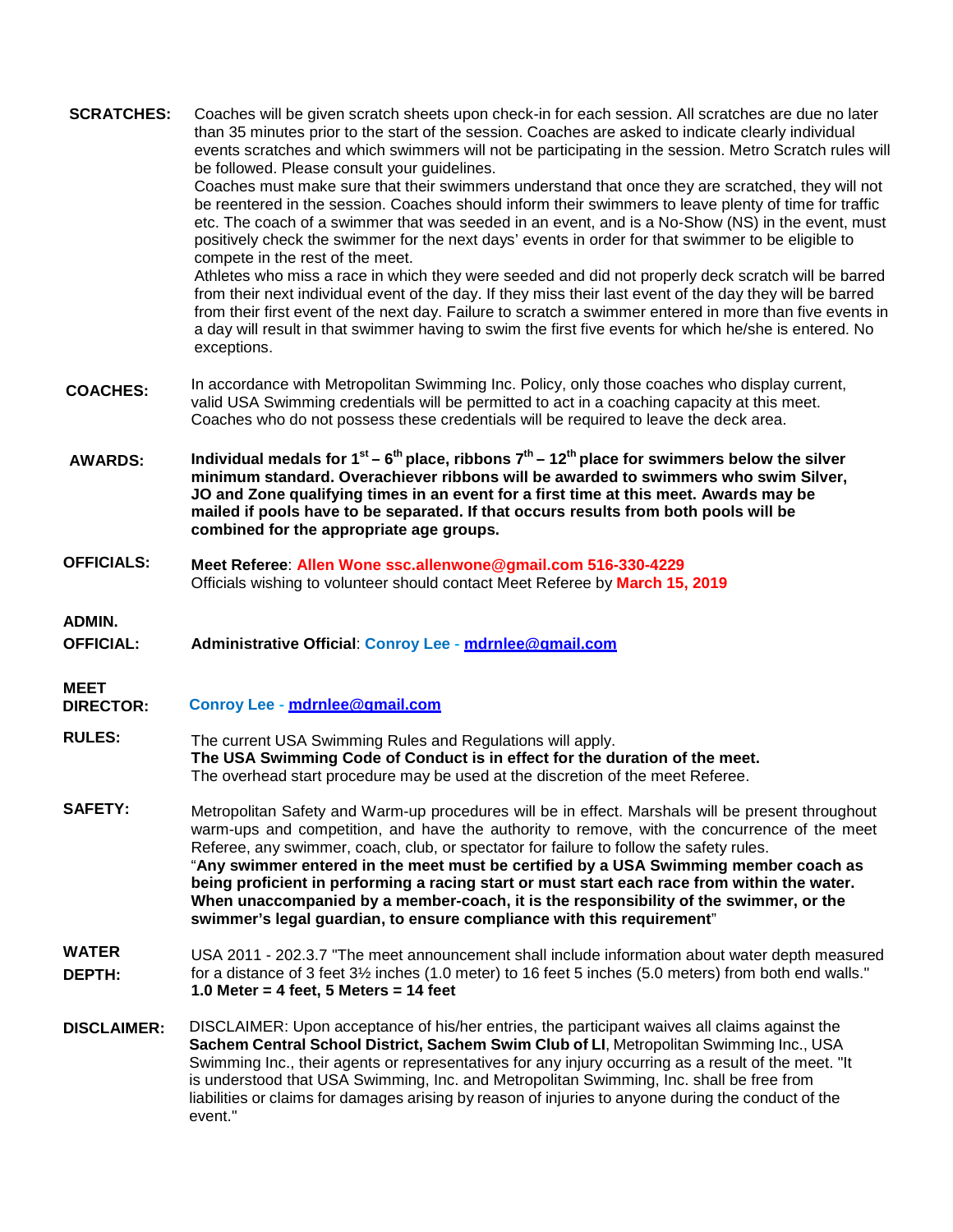**AUDIO/VISUAL:** Use of Audio or visual recording devices, including a cell phone, is not permitted in changing areas, rest rooms, behind the blocks or locker rooms. Operation of a drone, or any other flying apparatus, is prohibited over the venue (pools, athlete/coach areas, spectator areas and open ceiling locker rooms) any time athletes, coaches, officials and/or spectators are present.

**DRONES:** Operation of a drone, or any other flying apparatus, is PROHIBITED over the venue (pools, athlete/coach areas, spectator areas and open ceiling locker rooms) any time athletes, coaches, officials and/or spectators are present.

**CHANGING:** Deck changing is *PROHIBITED*.

**DECK** 

**ADMISSION: Adult \$8.00 per person/session. Programs \$2.00 per session. Children under 12 are free.**

**Vendors may be available on site for the purchase or suits, bags, towels, goggles and apparel. Hot & cold dishes, snacks, desserts, & beverages may be available. MERCHANTS:**

**There is ample free parking available in both schools. Please park in legal marked spaces. PARKING:**

**Sachem East** -Long Island Expressway to Exit 63. Head North on North Ocean Avenue, until you reach Granny Road. Make a right on Granny road and Sachem east is on the left about ½ mile down the road. The school is set back way off the road. It is your second left after passing the elementary school. **DIRECTIONS:**

> **Sachem North-** Long Island Expressway to exit 60, take the service road to Hawkins Ave head North, continue on Hawkins Ave until you reach the 5 corners intersection, make a right onto Smith St, school is on the right.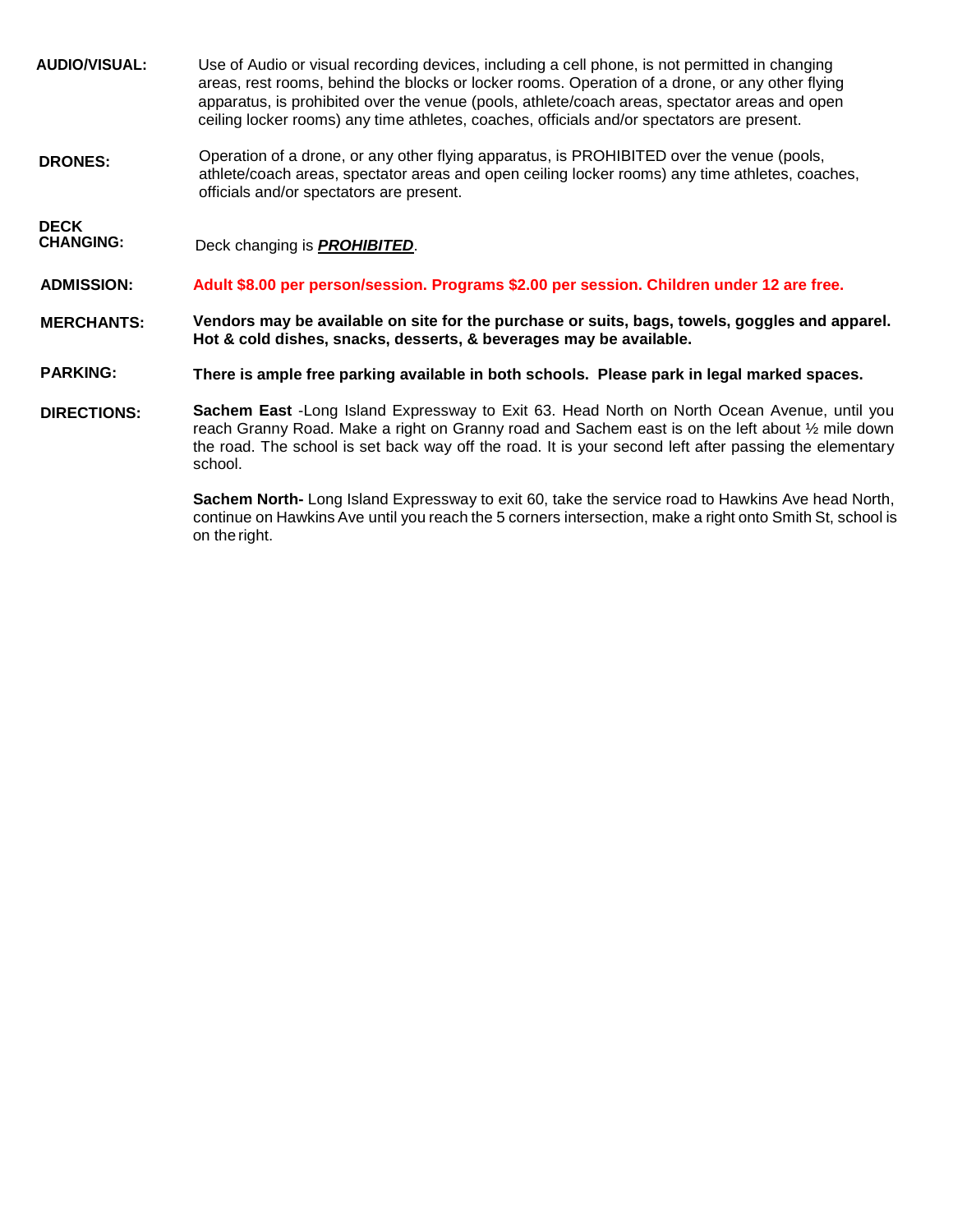## **Session 1**

## **All Age Groups**

#### **5:00PM Warm-up 6:0***5***PM Start – Friday, March 22 Sachem North & East**

| <b>Bronze Not</b> |                     |                      | <b>Boys</b>   | <b>Bronze Not</b> |
|-------------------|---------------------|----------------------|---------------|-------------------|
| faster then       | <b>Girls Events</b> | <b>Friday Events</b> | <b>Events</b> | faster then       |
| 3:14.00           | 1                   | 9-10 200 IM          | 2             | 3:14.00           |
| 2:46.70           | 3                   | 11-12 200 Back       | 4             | 2:42.80           |
| 5:26.00           | 5                   | 13-14 400 IM         | 6             | 5:09.80           |
| 5:23.30           | 7                   | 15-18 400 IM         | 8             | 4:45.90           |
| 7:05.00           | 9                   | 9-10 500 Free        | 10            | 7:06.00           |
| 3:11.20           | 11                  | 11-12 200 Breast     | 12            | 3:03.50           |
| 2:57.00           | 13                  | 13-14 200 Breast     | 14            | 2:47.90           |
| 2:51.00           | 15                  | 15-18 200 Breast     | 16            | 2:36.80           |
| 2:49.60           | 17                  | 9-10 200 Free        | 18            | 2:49.60           |
| 2:49.40           | 19                  | 11-12 200 Fly        | 20            | 2:45.40           |
| 2:34.00           | 21                  | 15-18 200 Fly        | 22            | 2:25.00           |
| 5:50.60           | 23                  | 13-14 500 Free       | 24            | 5:51.00           |
| 6:20.80           | 25                  | 11-12 500 Free       | 26            | 6:32.00           |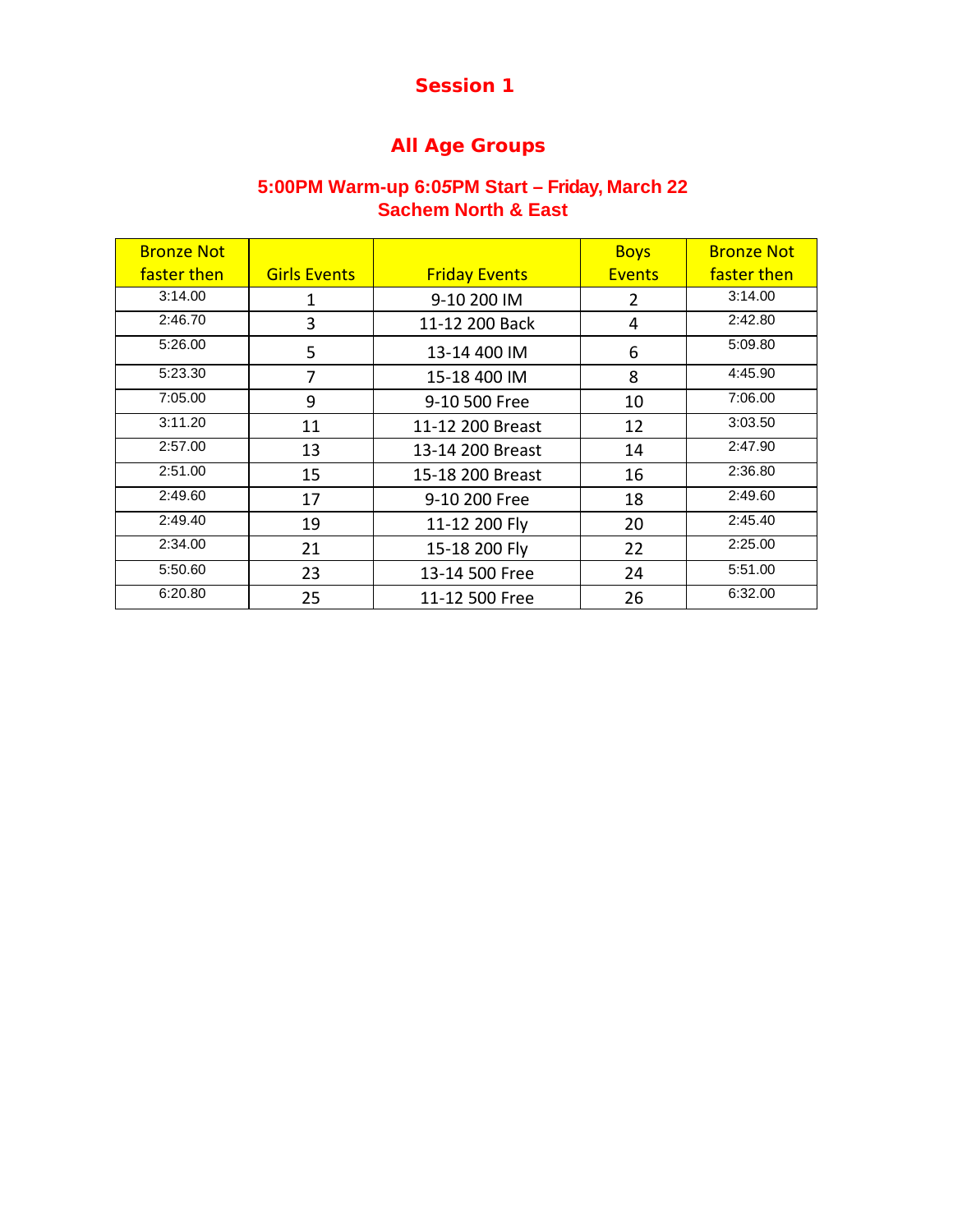#### **Session 2 - 11-12 & 13-14**

| <b>Bronze Not</b> |                     | <b>Saturday AM</b> | <b>Boys</b>   | <b>Bronze Not</b> |
|-------------------|---------------------|--------------------|---------------|-------------------|
| faster then       | <b>Girls Events</b> | <b>Events</b>      | <b>Events</b> | faster then       |
| 2:25.90           | 27                  | 11-12 200 Free     | 28            | 2:26.00           |
| 2:17.00           | 29                  | 13-14 200 Free     | 30            | 2:14.20           |
| 40.60             | 31                  | 11-12 50 Breast    | 32            | 40.30             |
| 1:23.50           | 33                  | 13-14 100 Breast   | 34            | 1:16.70           |
| 31.00             | 35                  | 11-12 50 Free      | 36            | 30.70             |
| 1:03.10           | 37                  | 13-14 100 Free     | 38            | 59.60             |
| 1:19.50           | 39                  | 11-12 100 Back     | 40            | 1:17.50           |
| 2:36.30           | 41                  | 13-14 200 Back     | 42            | 2:27.10           |
| 1:19.40           | 43                  | 11-12 100 Fly      | 44            | 1:17.60           |
| 2:36.60           | 45                  | 13-14 200 Fly      | 46            | 2:29.60           |
| 2:48.10           | 47                  | 11-12 200 IM       | 48            | 2:48.00           |
|                   |                     |                    |               |                   |

## **8:00AM Warm-up 9:05AM Start – Saturday, March 23 Sachem North & East**

#### **Session 3 - 9-10 & 15-18**

## **2:00PM Warm-up 3:05PM Start – Saturday, March 23 Sachem North & East**

| <b>Bronze Not</b> |                     | <b>Saturday PM</b> | <b>Boys</b>   | <b>Bronze Not</b> |
|-------------------|---------------------|--------------------|---------------|-------------------|
| faster then       | <b>Girls Events</b> | <b>Events</b>      | <b>Events</b> | faster then       |
| 1:28.60           | 49                  | 9-10 100 IM        | 50            | 1:28.60           |
| 2:10.60           | 51                  | 15-18 200 Free     | 52            | 1:58.00           |
| 47.80             | 53                  | 9-10 50 Breast     | 54            | 48.60             |
| 1:20.90           | 55                  | 15-18 100 Breast   | 56            | 1:10.90           |
| 35.20             | 57                  | 9-10 50 Free       | 58            | 35.20             |
| 1:01.10           | 59                  | 15-18 100 Free     | 60            | 54.50             |
| 1:33.10           | 61                  | 9-10 100 Back      | 62            | 1:37.10           |
| 2:29.30           | 63                  | 15-18 200 Back     | 64            | 2:16.90           |
| 1:38.00           | 65                  | 9-10 100 Fly       | 66            | 1:38.00           |
| 1:09.60           | 67                  | 15-18 100 Fly      | 68            | 1:02.60           |
|                   |                     |                    |               |                   |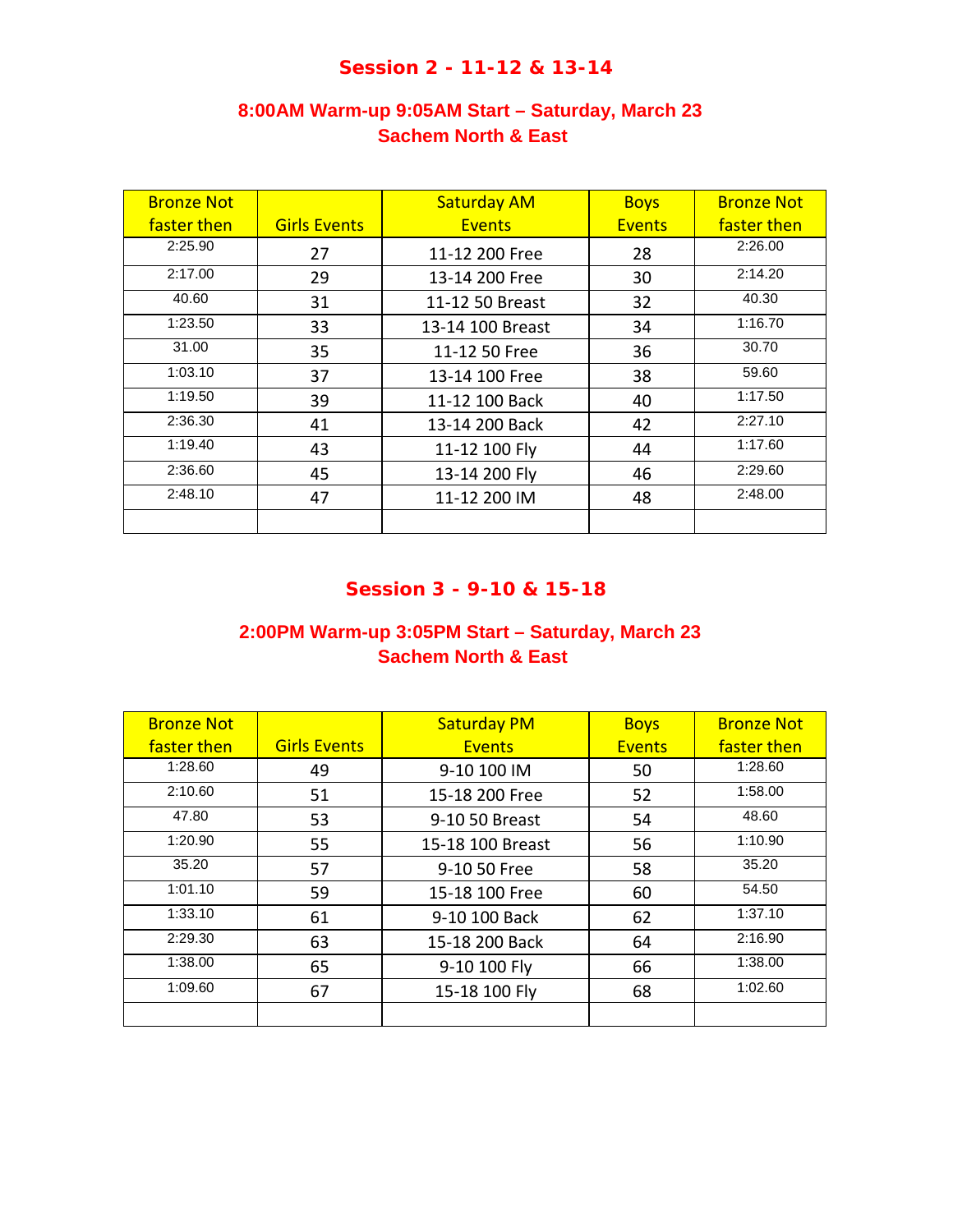#### **Session 4 - 11-12 & 13-14**

## **8:00AM Warm-up 9:05AM Start – Sunday, March 24 Sachem North & East**

| <b>Bronze Not</b> |                     | <b>Sunday AM</b> | <b>Boys</b>   | <b>Bronze Not</b> |
|-------------------|---------------------|------------------|---------------|-------------------|
| faster then       | <b>Girls Events</b> | <b>Events</b>    | <b>Events</b> | faster then       |
| 1:18.70           | 69                  | 11-12 100 IM     | 70            | 1:17.20           |
| 1:12.70           | 71                  | 13-14 100 Back   | 72            | 1:08.30           |
| 1:08.30           | 73                  | 11-12 100 Free   | 74            | 1:07.00           |
| 28.80             | 75                  | 13-14 50 Free    | 76            | 26.80             |
| 34.60             | 77                  | 11-12 50 Fly     | 78            | 34.70             |
| 2:41.50           | 79                  | 13-14 200 IM     | 80            | 2:31.10           |
| 36.10             | 81                  | 11-12 50 Back    | 82            | 36.10             |
| 1:11.60           | 83                  | 13-14 100 Fly    | 84            | 1:07.10           |
| 1:28.70           | 85                  | 11-12 100 Breast | 86            | 1:26.50           |
|                   |                     |                  |               |                   |

## **Session 5 - 9-10 & 15-18**

## **2:00PM Warm-up 3:05PM Start – Sunday, March 24 Sachem North & East**

| <b>Bronze Not</b><br>faster then | <b>Girls Events</b> | <b>Sunday PM</b><br><b>Events</b> | <b>Boys</b><br><b>Events</b> | <b>Bronze Not</b><br>faster then |
|----------------------------------|---------------------|-----------------------------------|------------------------------|----------------------------------|
| 42.40                            | 87                  | 9-10 50 Fly                       | 88                           | 43.90                            |
| 2:30.00                          | 89                  | 15-18 200 IM                      | 90                           | 2:27.80                          |
| 1:46.20                          | 91                  | 9-10 100 Breast                   | 92                           | 1:48.40                          |
| 1:10.10                          | 93                  | 15-18 100 Back                    | 94                           | 1:03.90                          |
| 41.90                            | 95                  | 9-10 50 Back                      | 96                           | 42.90                            |
| 28.30                            | 97                  | 15-18 50 Free                     | 98                           | 25.20                            |
| 1:18.50                          | 99                  | 9-10 100 Free                     | 100                          | 1:18.50                          |
| 5:40.00                          | 101                 | 15-18 500 Free                    | 102                          | 5:18.00                          |
|                                  |                     |                                   |                              |                                  |
|                                  |                     |                                   |                              |                                  |